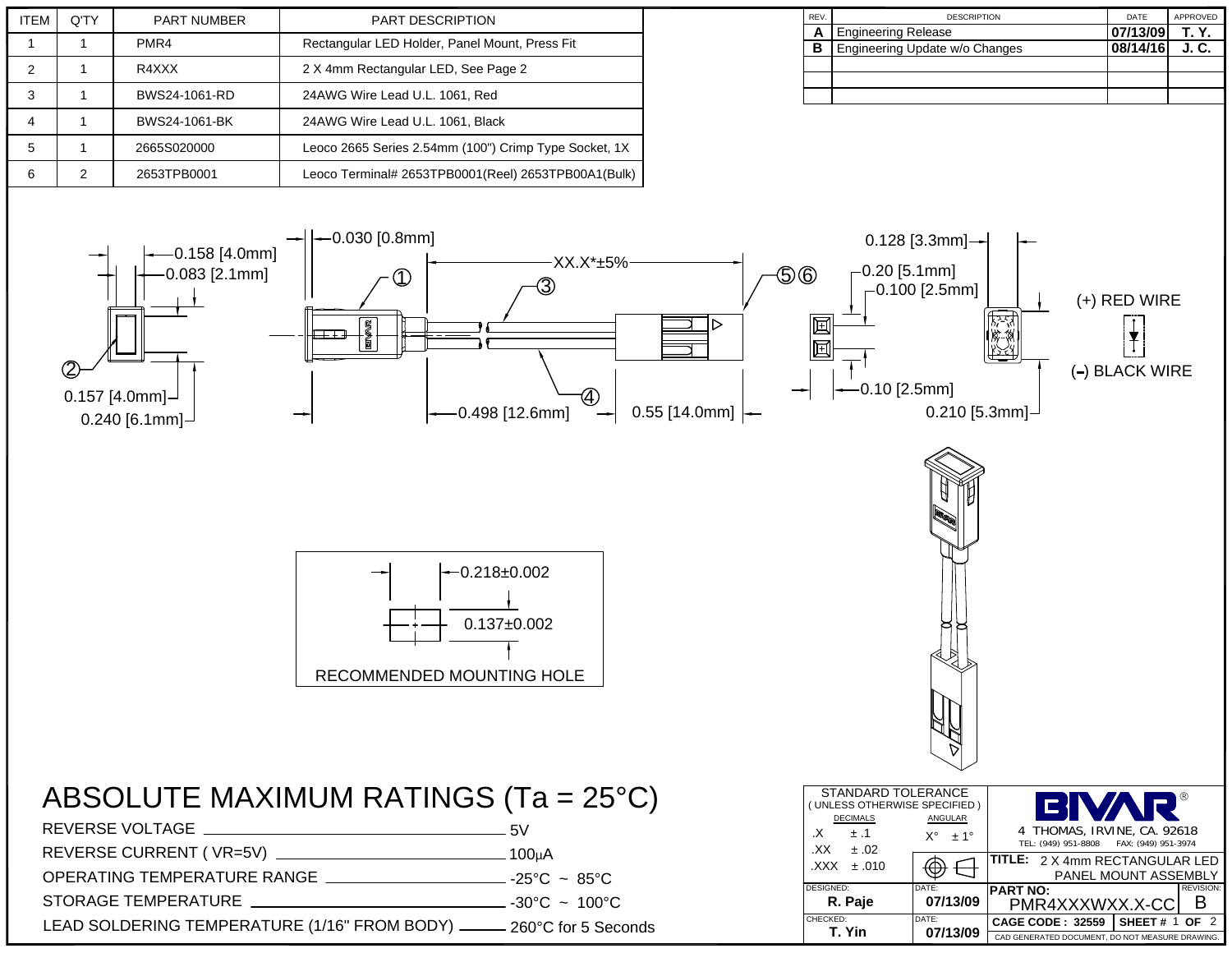SEE SHEET #1DESCRIPTION

REV.

DATE APPROVED

|                  |                      |                                                | ATALADLE VVIII IYYIN IYIYY                   |                              |            |                 |            |            |              |                                    |                               |
|------------------|----------------------|------------------------------------------------|----------------------------------------------|------------------------------|------------|-----------------|------------|------------|--------------|------------------------------------|-------------------------------|
| Assy P/N         | <b>Emitted Color</b> | <b>Peak Wave</b><br>Length<br>$\lambda p$ (nm) | Lens<br><b>Appearance</b>                    | <b>Absolute Max. Ratings</b> |            |                 | Vf         |            | $\mathbf{v}$ | <b>Viewing</b>                     |                               |
|                  |                      |                                                |                                              | Pd<br>(mW)                   | lf<br>(mA) | Peak If<br>(mA) | (V)        |            | (mcd)        | Angle<br>$2 \theta$ <sup>1/2</sup> | <b>LED P/N</b>                |
|                  |                      |                                                |                                              |                              |            |                 | <b>TYP</b> | <b>MAX</b> | <b>TYP</b>   | $($ Deg $)$                        |                               |
|                  |                      |                                                | STANDARD SINGLE COLOR LED ASSEMBLIES (20m A) |                              |            |                 |            |            |              |                                    |                               |
| IPMR4ADWXX.X-CC  | <b>AMBER</b>         | 605                                            | <b>DIFFUSED</b>                              | 80                           | 30         | 150             | 2.0        | 2.8        | 6            | 120                                | R4AD                          |
| IPMR4BWDWXX.X-CC | <b>BLUE</b>          | 430                                            |                                              | 150                          | 25         | 70              | 4.0        | 4.5        | 6            | 120                                | R4BWD                         |
| IPMR4GDWXX.X-CC  | <b>GREEN</b>         | 568                                            |                                              | 80                           | 30         | 150             | 2.1        | 2.8        | 8            | 120                                | R4GD                          |
| IPMR4HDWXX.X-CC  | <b>HE RED</b>        | 625                                            |                                              | 80                           | 30         | 150             | 2.0        | 2.6        | 8            | 120                                | R4HD                          |
| PMR4PGDWXX.X-CC  | <b>PURE GREEN</b>    | 555                                            |                                              | 80                           | 30         | 150             | 2.2        | 2.8        | 2            | 120                                | R4PGD                         |
| PMR4RDWXX.X-CC   | <b>RED</b>           | 700                                            |                                              | 45                           | 30         | 80              | 2.1        | 2.6        | 0.4          | 120                                | R <sub>4</sub> R <sub>D</sub> |
| IPMR4YDWXX.X-CC  | <b>YELLOW</b>        | 590                                            |                                              | 85                           | 30         | 150             | 2.0        | 2.6        | 6            | 120                                | R4YD                          |

## **AVAILABLE CONFIGURATIONS**

## **PART NUMBER DESIGNATION**

NOTES: